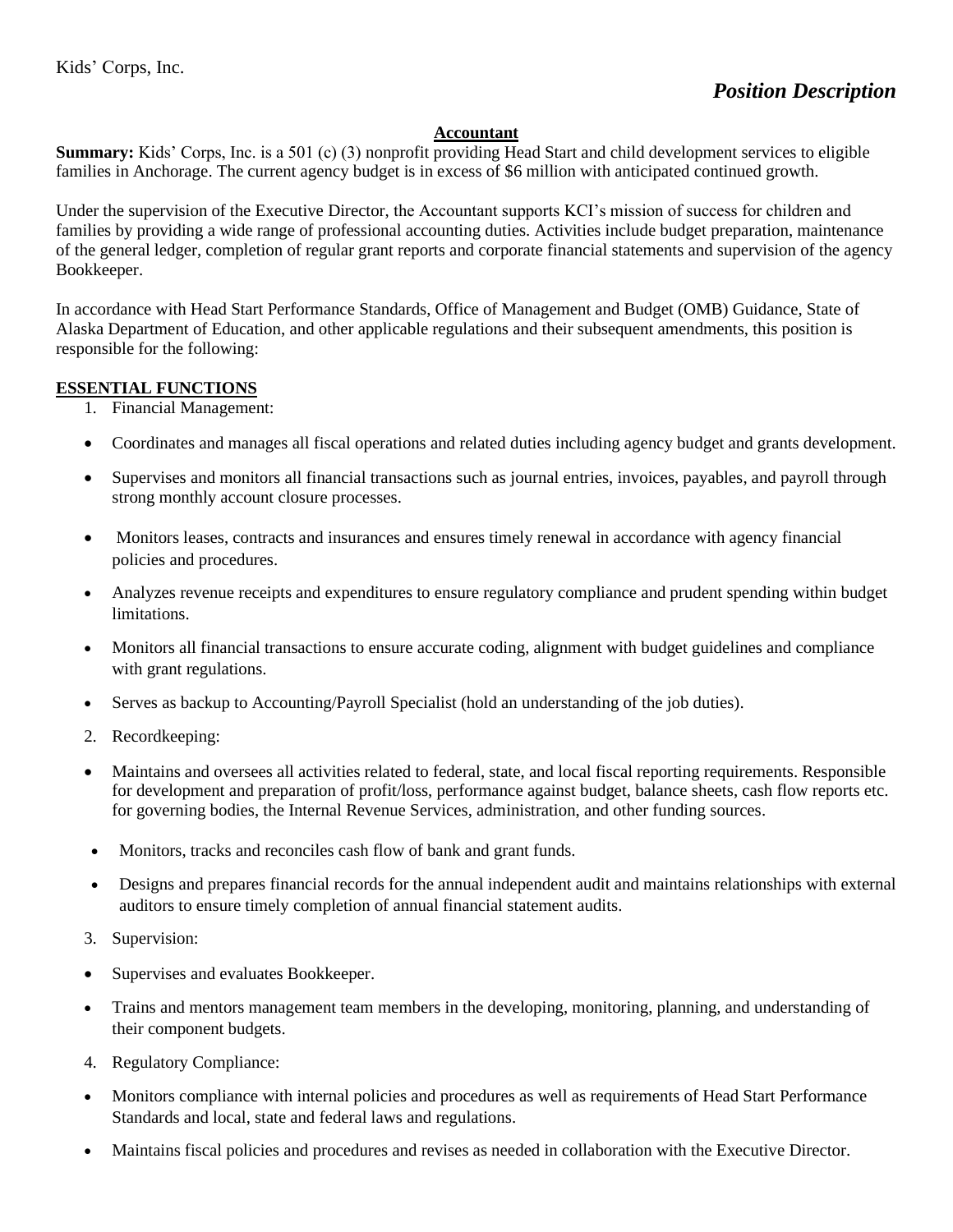• Stays current on all accounting and related fiscal regulations and policies governing federal, state, and local contracts and grants to ensure agency compliance.

5. Meetings/ Trainings:

- Meets regularly with management team to stay abreast of activities and to offer direction related to fiscal operations of the agency.
- Coordinates and participates in Finance Committee meetings and participates in meetings and activities as requested to promote progress and the needs of the agency.
- Oversees staff responsible for corporation inventory and procurement of supplies and equipment in accordance with grant approvals, OMB guidance, Performance Standards, and other applicable regulations.

## **MARGINAL FUNCTIONS**

Perform other assignments as requested by Executive Director Participate in planning process as directed Participate in self-assessment process as directed

## **Position Information**

Reports to: Executive Director

Supervises: Bookkeeper Requirements: Bachelor's Degree in Accounting, Business, Finance, or a related field with two years of experience

Starting Salary:

| 4-Year Degree |  |
|---------------|--|
| \$75,000      |  |

Introductory Period: 180 Days

## **Other Requirements:**

Advanced skill in MS-Excel, MS-Word, QuickBooks, Internet Applications Strong attention to details with great analytical skills Able to perform multiple tasks Able to maintain confidentiality of program and staff information Effective written and verbal communication abilities

Physical Abilities: See attached list

This Job Description describes the essential functions and qualifications for the job described. It is not an exhaustive statement of all the duties, responsibilities, or qualifications of the job. This document is not intended to exclude modifications consistent with providing reasonable accommodation for a disability. This is not a contract. Your signature below indicates that you have read the job description and understand the essential functions of your position.

## PAYROLL INFORMATION:

- Timesheets are due every other Friday.
- Pay dates bi-weekly, alternating Friday's from timesheets.
- Payroll checks are direct deposited or mailed to employees on the pay date.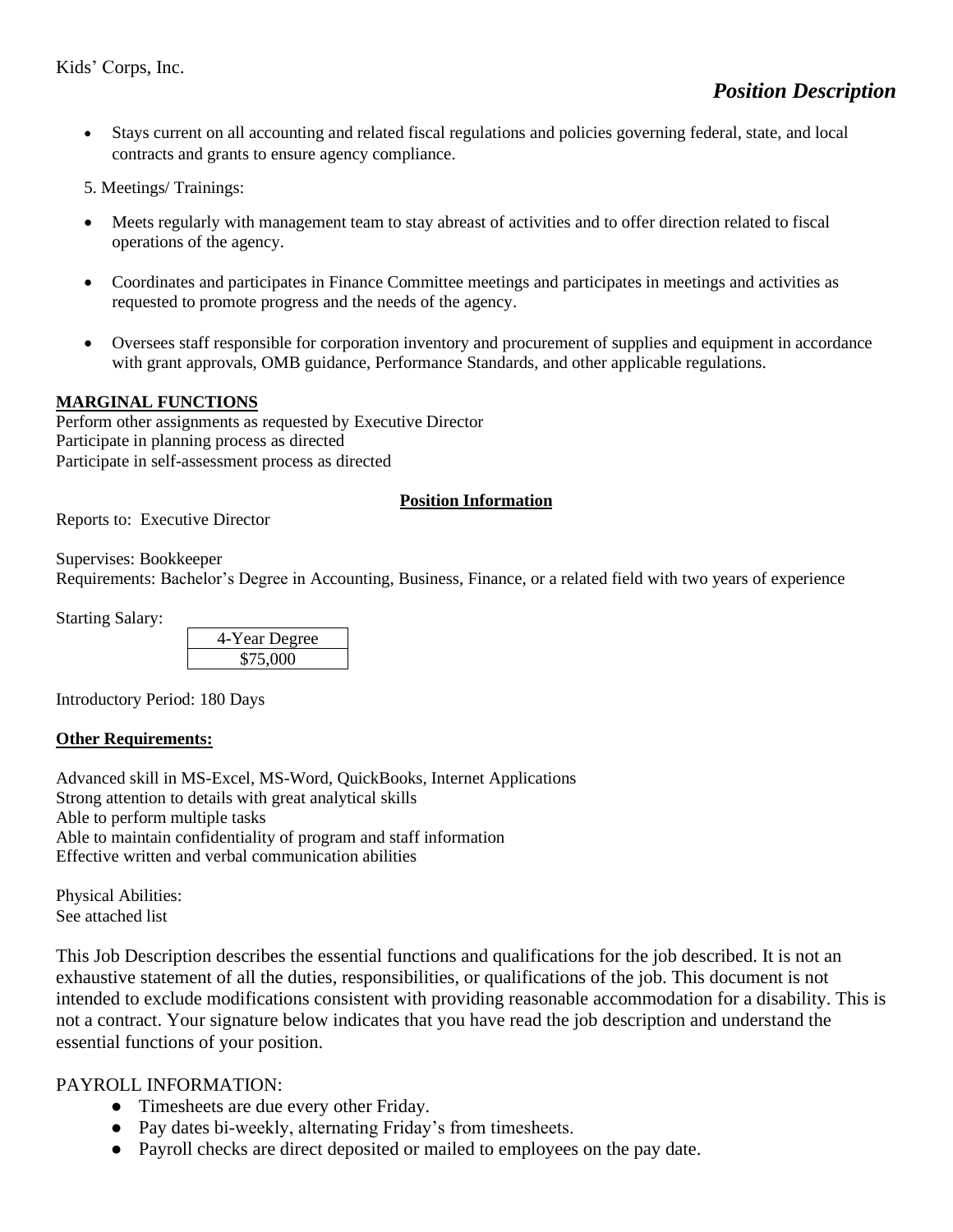Kids' Corps, Inc.

# *Position Description*

- All positions are contingent upon Policy Council Approval.
- This position is dependent upon availability of funding (all positions are grant funded).

All positions may be required to work occasional evening and/or weekend (usually Saturday)

Personnel Policies and Procedures are available on the Internet at [http://kcialaska.org](http://kcialaska.org/)

All employment with Kids' Corps is "at will". This means that the employee or Kids' Corps may terminate employment at any time and for any reason with approval from the Head Start Policy Council. No term of employment is expressed or implied by this job description.

Employee Signature: \_\_\_\_\_\_\_\_\_\_\_\_\_\_\_\_\_\_\_\_\_\_\_\_\_\_\_\_\_\_\_\_\_\_\_\_\_\_\_\_\_\_\_ Date: \_\_\_\_\_\_\_\_\_\_\_\_\_\_\_\_\_\_

**Definitions of Frequency N=Never R=Rarely (less than 2 hours per day or less than 25% of the time) O-Occasionally (up to 3 hours per day or 26% - 38% of the time) F=Frequently (3 to 6 hours per day or 39% to 75% of the time) C=Continually (6 to 8 hours per day or 76% to 100% of the time)**